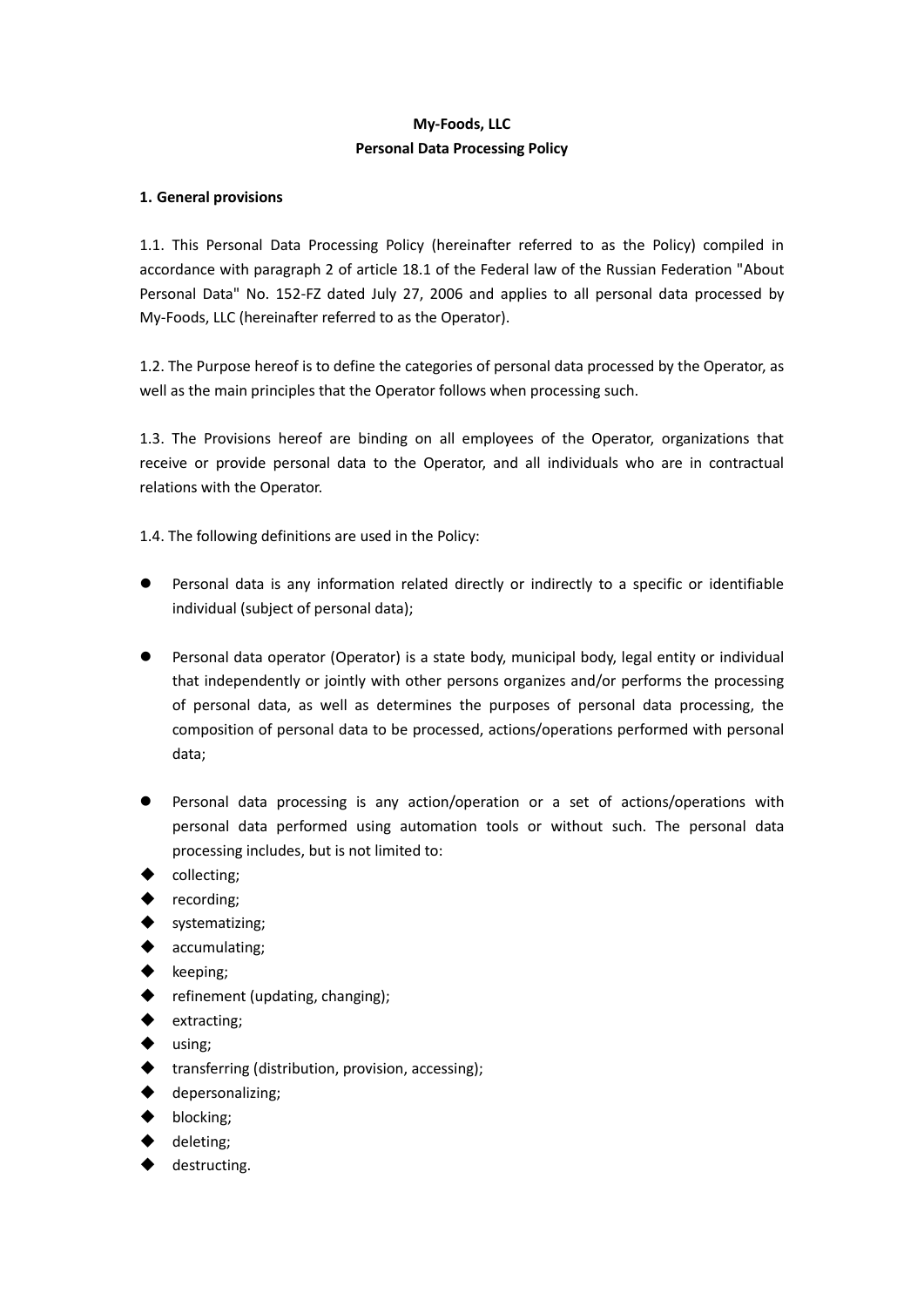- **Automated processing of personal data** is processing of personal data using computer engineering means;
- **Distribution of personal data** is all actions aimed at disclosure of personal data to an indefinite scope of persons;
- **Provision of personal data** is all actions aimed at disclosure of personal data to a certain person or a certain scope of persons;
- **Blocking of personal data** is temporary abandonment of processing of personal data (except in cases where processing is necessary to clarify personal data);
- **Destruction of personal data** is all actions that make it impossible to restore the personal data in the personal data information system and/or as a result of which the material carriers of personal data are destroyed;
- **Depersonalization of personal data** is all actions that make it impossible to determine whether personal data belongs to a specific personal data subject without using additional information;
- **Personal data information system** is a set of personal data contained in databases and information technologies and technical means that ensure their processing;
- **Cross-border transfer of personal data** is the transfer of personal data to the territory of a foreign country, to an authority of a foreign state, a foreign individual or a foreign legal entity.
- **Confidentiality of personal data** is the obligation of the Operator and other persons who have obtained access to personal data not to disclose or distribute personal data to third parties without the consent of the personal data subject, unless otherwise provided by Federal law.
- 1.5. The personal data subjects or their legal representatives have the right:
- to receive full information about their personal data and the processing of the data (including automated processing);
- to have free access to their personal data, including the right to receive copies of any record containing personal data of the subject, except in cases provided for in the Federal law of the Russian Federation;
- to request the exclusion or correction of incorrect or incomplete personal data, as well as data that is processed in violation of the legislation of the Russian Federation;
- to declare disagreement in writing, providing the appropriate justification if the Operator or its authorized person refuses to exclude or correct the personal data of the subject;
- to demand from the Operator or its authorized person to notify all persons who were previously informed of incorrect or incomplete personal data of the subject of all changes made to them or exceptions to them;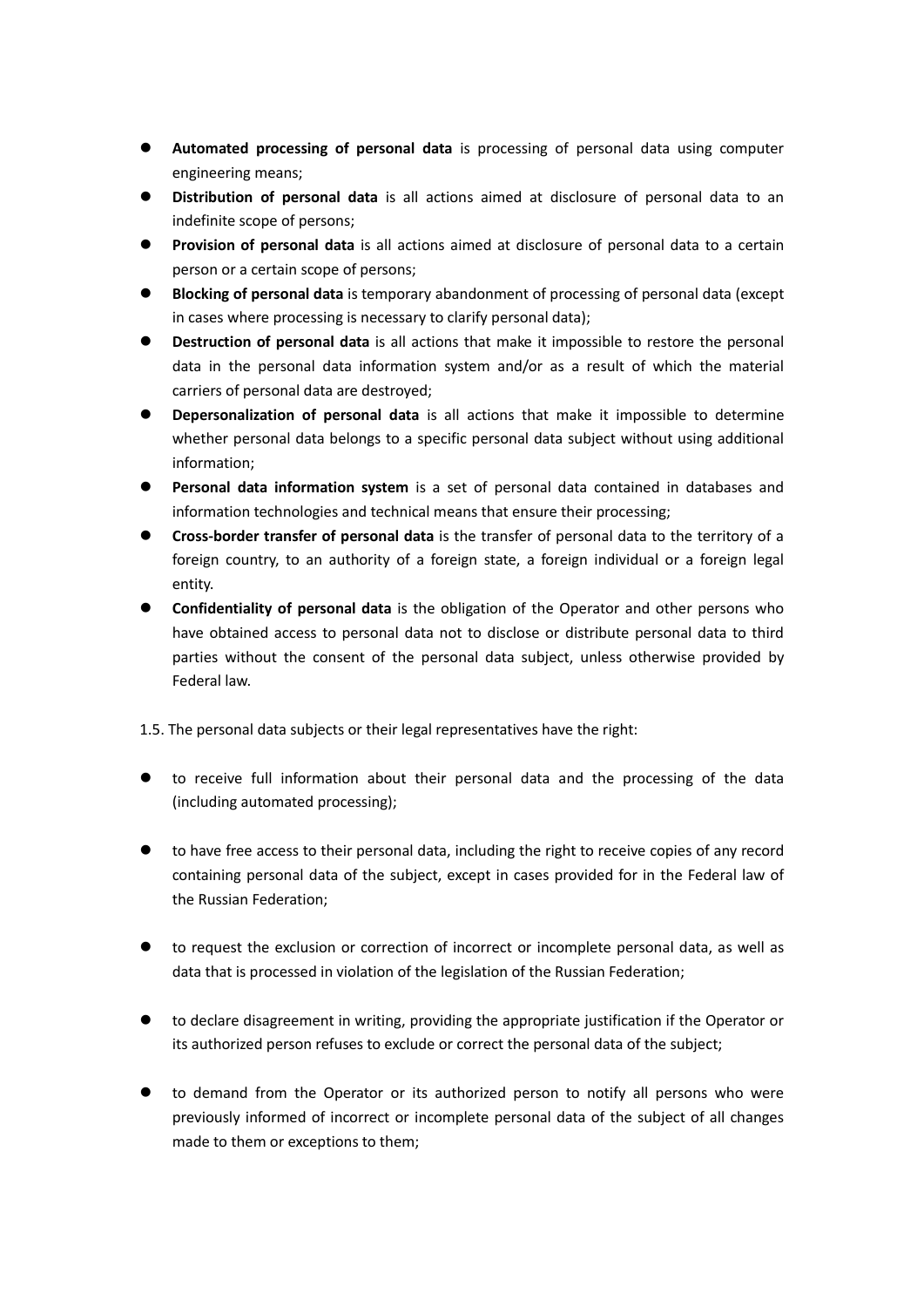to appeal to a court against any illegal actions or omissions of the Operator or its authorized person carried out during the processing and protection of personal data of the subject.

1.6. Personal data Subjects or their legal representatives are required to:

- provide the Operator with realistic personal data;
- **P** promptly notify the Operator of any changes to personal data.

1.7. The Operator has the right to process personal data providing that there are legal grounds, compliance of the processing with the stated purposes of processing and the requirements of the legislation of the Russian Federation, the provisions of this Policy and other local acts of the Operator.

1.8. The Operator is obliged to:

- at the Operator's own expense, protect personal data from misuse or loss in accordance with the procedure established by the legislation of the Russian Federation;
- provide personal data subjects with information concerning the processing of their personal data upon their request, or legally refuse to do so;
- provide the subjects with free access to their personal data, including the right to receive copies of any records containing their personal data, except in cases stipulated by the legislation of the Russian Federation;
- at the request of the personal data subject, specify the personal data being processed, block or delete the personal data if it is incomplete, outdated, inaccurate, illegally obtained or not necessary for the stated purpose of processing;
- keep a Log of requests from personal data subjects, which should record requests from personal data subjects to receive personal data, as well as the facts of providing personal data for these requests;
- notify the personal data subject about the processing of personal data if the personal data was not received from the personal data subject;
- if the purpose of processing personal data is achieved, immediately stop processing personal data and destroy the relevant personal data within a period not exceeding thirty days from the date of achieving the purpose of processing personal data, unless otherwise provided by Federal legislation of the Russian Federation, and notify the personal data subject or his legal representative, and if the request or inquiry was sent by the authorized body for the protection of the rights of personal data subjects the Operator is to notify also the specified body;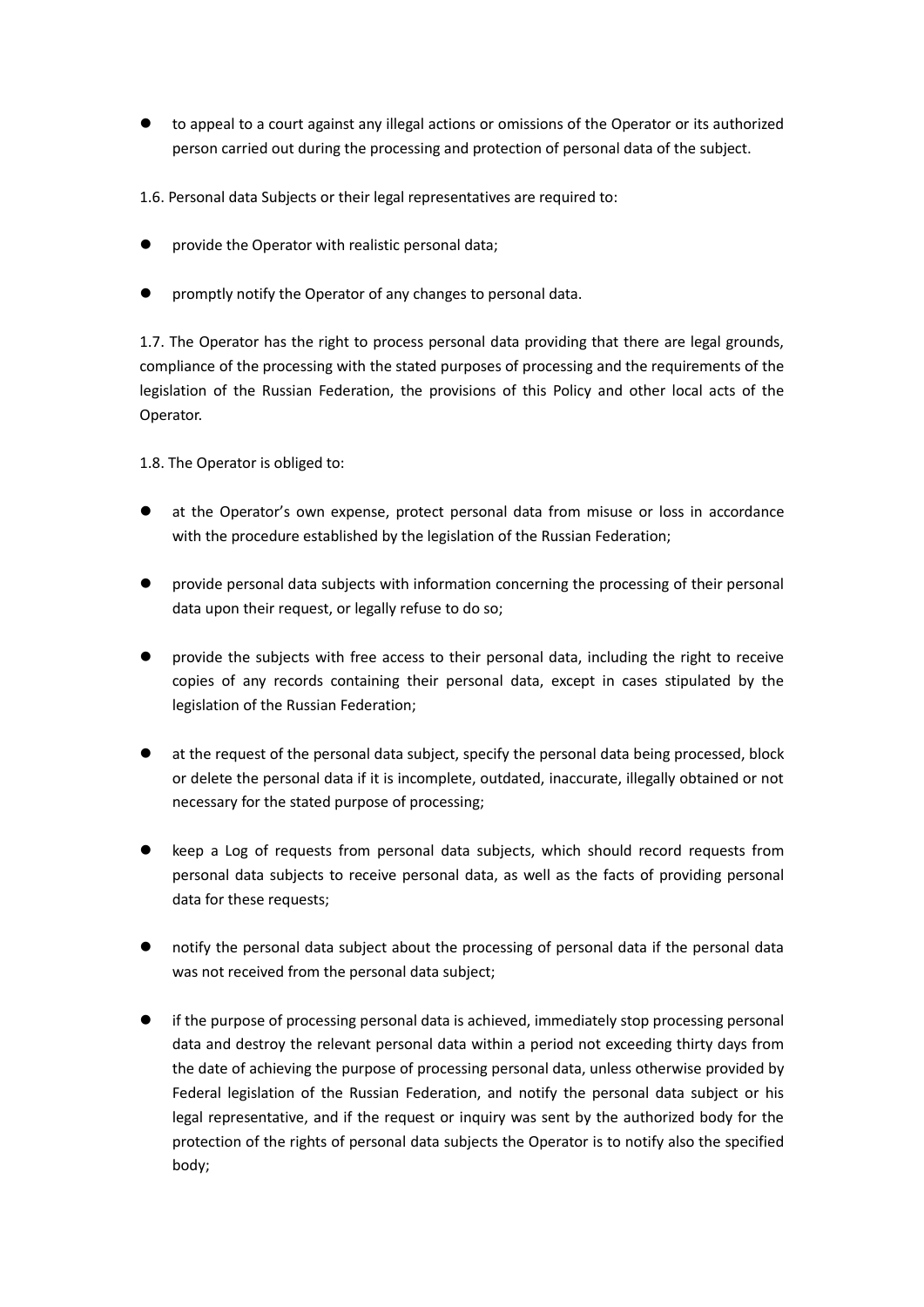- If a personal data subject withdraws consent to the processing of his personal data, to stop processing personal data and to destroy personal data within a period not exceeding thirty days from the date of receipt of the said withdrawal, unless otherwise provided by the agreement between the Operator and the personal data subject;
- provide personal data of the subject only to authorized persons and only in the part that is necessary for them to perform their work duties in accordance with this Provision and the legislation of the Russian Federation.

# **2. Purposes of personal data processing**

2.1. For each category of personal data, the Operator has defined and approved specific processing purposes. Processing of personal data that is incompatible with the approved purposes is not allowed.

2.2. Personal data is processed by the Operator for the following purposes:

- Selection of personnel for vacant positions in the Operator's company, evaluation of applicants for positions, formation of a personnel reserve.
- Maintaining personnel records, fulfilling the employer's obligations under employment agreements and the legislation of the Russian Federation, fulfilling obligations under the legislation of the Russian Federation, recording information necessary to support the employment relationship between the employee and the employer in accordance with the legislation of the Russian Federation, responding to requests from state bodies and employees of the Operator, including former employees.
- Attaching of an employee to a payroll program, receiving a bank card for him or her.
- Registration of permanent passes for employees, registration of permanent passes for individual contractors, registration of one-time passes for visitors.
- Registration of necessary documentation for business trips, compensation of travel expenses.
- Registration of proxy notices relating to representing the interests of the Operator, registration of letters of attorney for receiving inventory, identification of representatives of contractors by attorney.
- Bookkeeping and tax accounting, transfer of reports to state bodies.
- Organization of corporate education.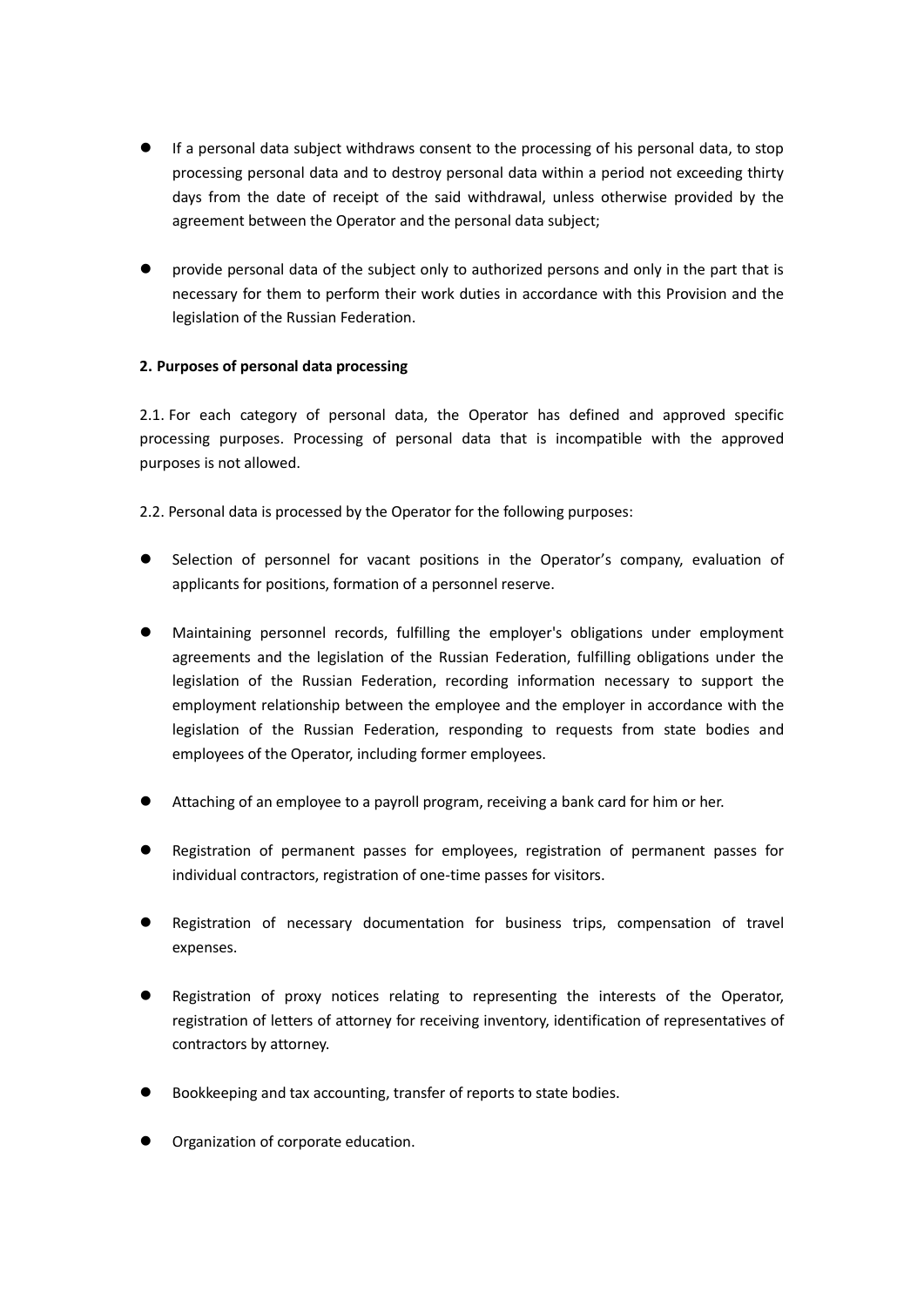- Registration of voluntary medical insurance, accident insurance for employees and their relatives.
- Creation of a database of consumers and potential consumers, enriching the database, analyzing data, implementing marketing communications, and processing customer orders.
- Provision of in-house vehicles, registration of letters of attorney, settlement of insurance cases.
- Registration of business cards of employees.
- Conclusion of contracts, interaction under contracts.

2.2. The processed personal data is to be deleted or depersonalized at the end of the storage period, after the achievement of the processing goals, or in case of loss of the need to achieve these goals, unless otherwise provided by law.

## **3. Legal grounds for personal data processing**

Processing of personal data of the following categories is, among other things, carried out in accordance with the requirements of the Tax code of the Russian Federation and Federal law No. 402-FZ "On accounting", Federal law No. 125-FZ "About archival business in the Russian Federation", the Order of the Ministry of Culture of the Russian Federation dated 25.08.2010 No. 558 "About approval of the List of standard administrative archival documents generated in the course of activities of state bodies, local self-government bodies and organizations with indication of periods of storage", and also other normative legal acts of the Russian Federation, in the framework of implementing and complying with the functions, powers and duties mandated to the Operator under the legislation of the Russian Federation.

3.1. Processing of personal data of an applicant for a position is carried out on the basis of labor law, Federal law No. 1032-1 "On employment in Russian Federation", the consent of the data subject for processing of his/her personal data, contracts with staff agencies and recruiting sites, confirming the existence of consent or other legal basis for transferring personal data to the Operator.

3.2. Processing of personal data of an employee is based on employment, the pension and tax legislation of the Russian Federation, the legislation of the Russian Federation on state social assistance and social insurance, data subject's consent to the processing of his or her personal data, the contract a party and beneficiary of which is the data subject.

3.3. Processing of personal data of the employee's relatives is carried out on the basis of the labor and tax legislation of the Russian Federation, the legislation of the Russian Federation on state social assistance, and the consent of the data subject to the processing of his/her personal data.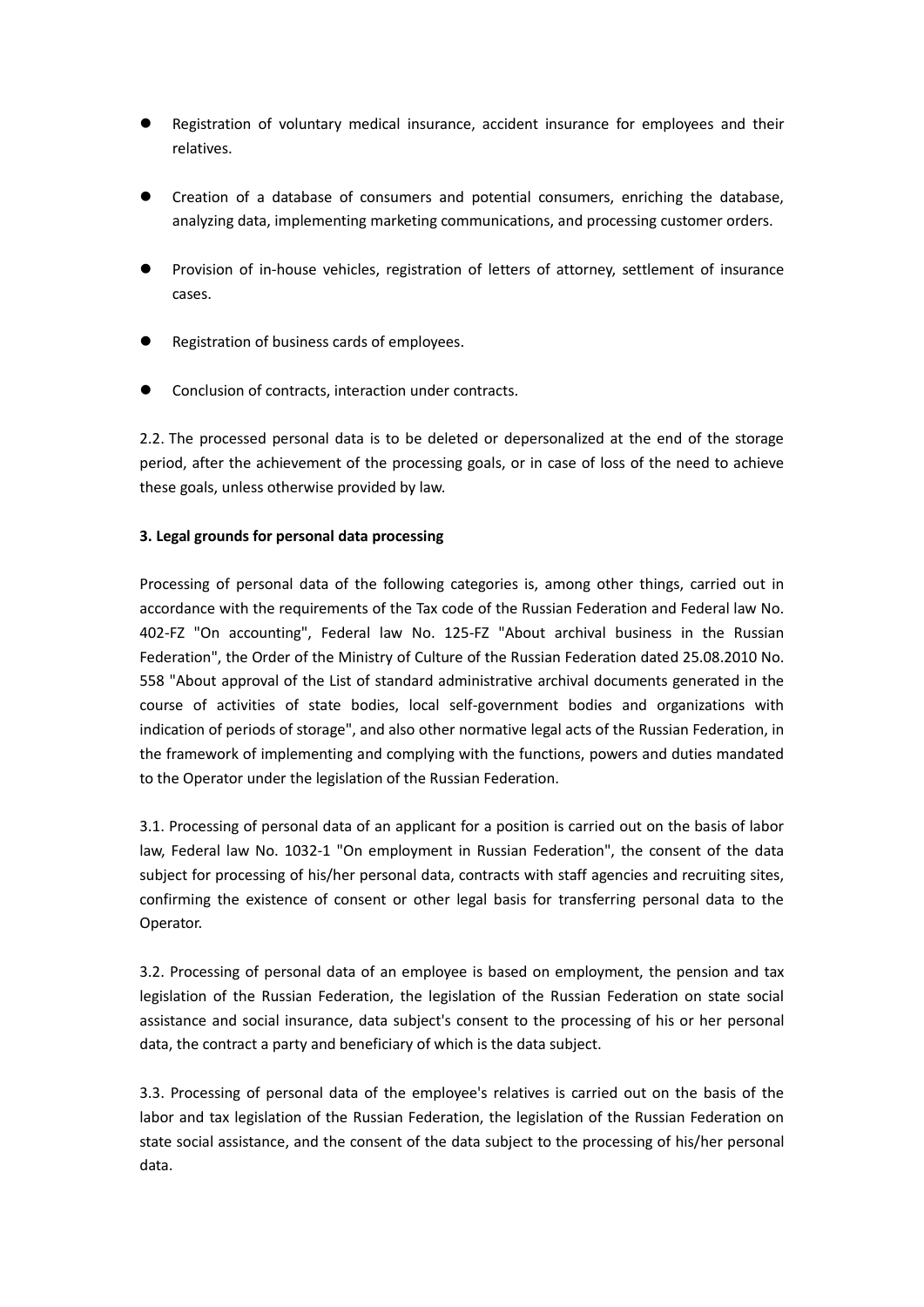3.4. Processing of personal data of dismissed employees is carried out on the basis of the labor legislation, the legislation on archival Affairs of the Russian Federation, the consent of the data subject to the processing of his/her personal data.

3.5. Processing of personal data of representatives of contractors is executed on the basis of agreements with contractors confirming the existence of consent or other legal basis for transfer of personal data to the Operator and the data subject's consent to the processing of personal data.

3.6. Processing of personal data of visitors coming to the Operator's territory is carried out on the basis of the consent of the data subject to the processing of his/her personal data.

3.7. Processing of personal data of individual contractors is executed on the basis of contracts a party to and beneficiary of which are data subjects, of the tax legislation of Russia, and of data subjects' consent to the processing of their personal data.

3.8. Processing of personal data of customers' representatives is carried out on the basis of agreements with contractors confirming the existence of consent or other legal grounds for the transfer of their personal data to the Operator, the consent of data subjects to the processing of their personal data.

3.9. Processing of personal data of individual clients is carried out on the basis of agreements a party and the beneficiary of which is the data subject and of the consent of the data subject to the processing of his/her personal data.

## **4.Scope and categories of personal data processed, categories of personal data subjects**

4.1. The Operator processes personal data of subjects of the following categories:

- Applicants for positions
- **•** Employees
- Relatives of employees
- Dismissed workers
- Representatives of contractors
- Visitors to the Operator's territory
- **Individual counterparties**
- Representatives of customers
- Individual clients

4.2. Personal data of applicants for positions includes the following information:

**•** Last name, First name, Patronymic;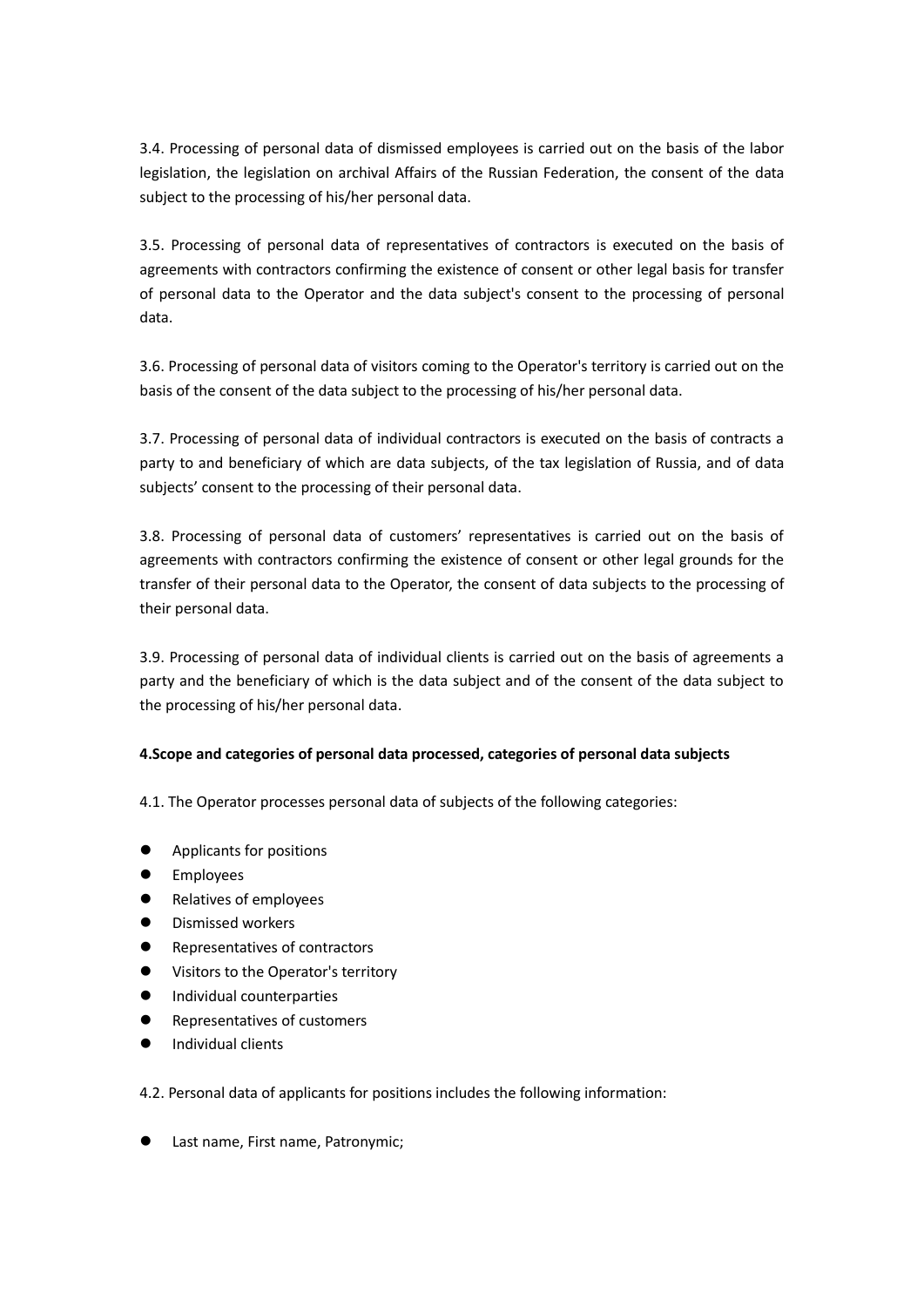- **•** Gender;
- Date of birth;
- **•** Information about the place of residence;
- Photo;
- Information about previous jobs (start date, end date, company, city, position, reason for dismissal);
- **•** Information about work experience;
- Key skills;
- Driver's license;
- Information about education (type; name of the educational institution; year of graduation from the educational institution; qualification according to the educational certificate, specialty according to the educational certificate);
- Advanced training (start date of training; end date of training; type of advanced training; name of educational institution);
- Professional retraining (start date of retraining; end date of retraining; specialty);
- Proficiency in foreign languages;
- Citizenship;
- Phone number;
- Email address;
- Information about military registration;
- Marital status;
- Presence of children;
- Information about medical contraindications;
- Driving license;
- Medical card.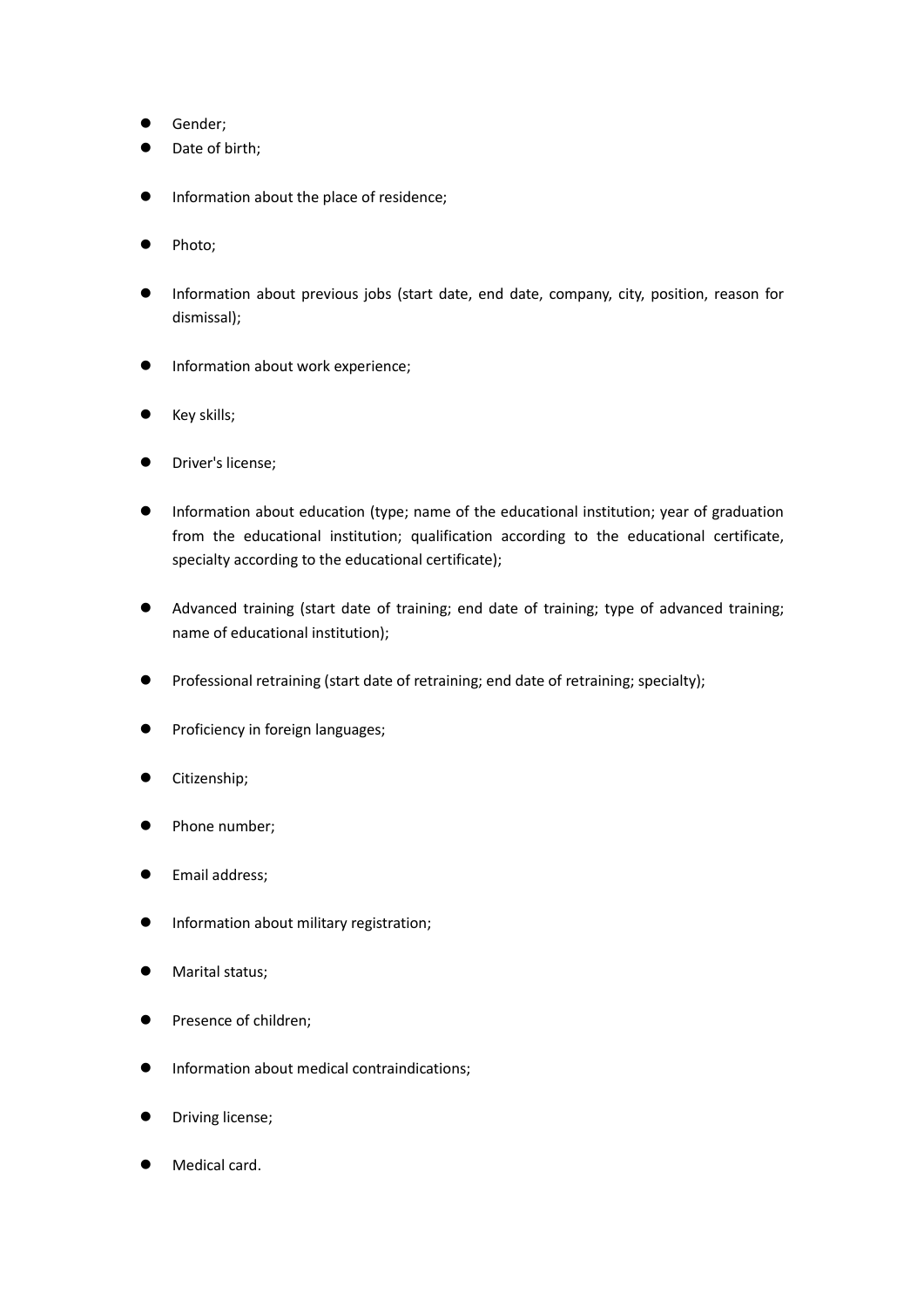4.3. Personal data of employees includes the following information:

- **•** Last name, First name, Patronymic;
- Service number;
- $\bullet$  TIN:
- **SNILS:**
- Gender;
- Type of occupancy (full-time, part-time);
- Date of birth;
- Place of birth;
- **•** Citizenship;
- Proficiency in foreign languages;
- Education (type; name of the educational institution; year of graduation from the educational institution; qualification document; name, series and number of the document confirming education, qualification or availability of special knowledge; specialty according to the educational certificate);
- Information about work experience (general; continuous);
- **•** Marital status;
- Family structure;
- Passport data (series, number, date of issue, name of the issuing authority);
- Residence address;
- **•** Registration address;
- Phone number;
- Information about military registration (reserve category; military rank; profile; military accounting specialty; category of fitness for military service);
- Information about employment and transfer to another job;
- **Structural division;**
- **•** Position;
- Specialty;
- Profession;
- **•** Certification;
- Basic rate (salary);
- Allowances;
- Grade, class (category) of qualification;
- Advanced training (start date of training; end date of training; type of advanced training; name of educational institution; certificate data (name; series, number; date);
- Professional retraining (date of beginning of retraining; date of end of retraining; specialty; certificate data (name, number, date);
- Vacation (type of vacation; period of work; number of calendar days of vacation; start and end date);
- Social benefits (name of the benefit, number and date of issue of the document);
- Grounds for termination of the employment contract (dismissal);
- **•** Date of dismissal: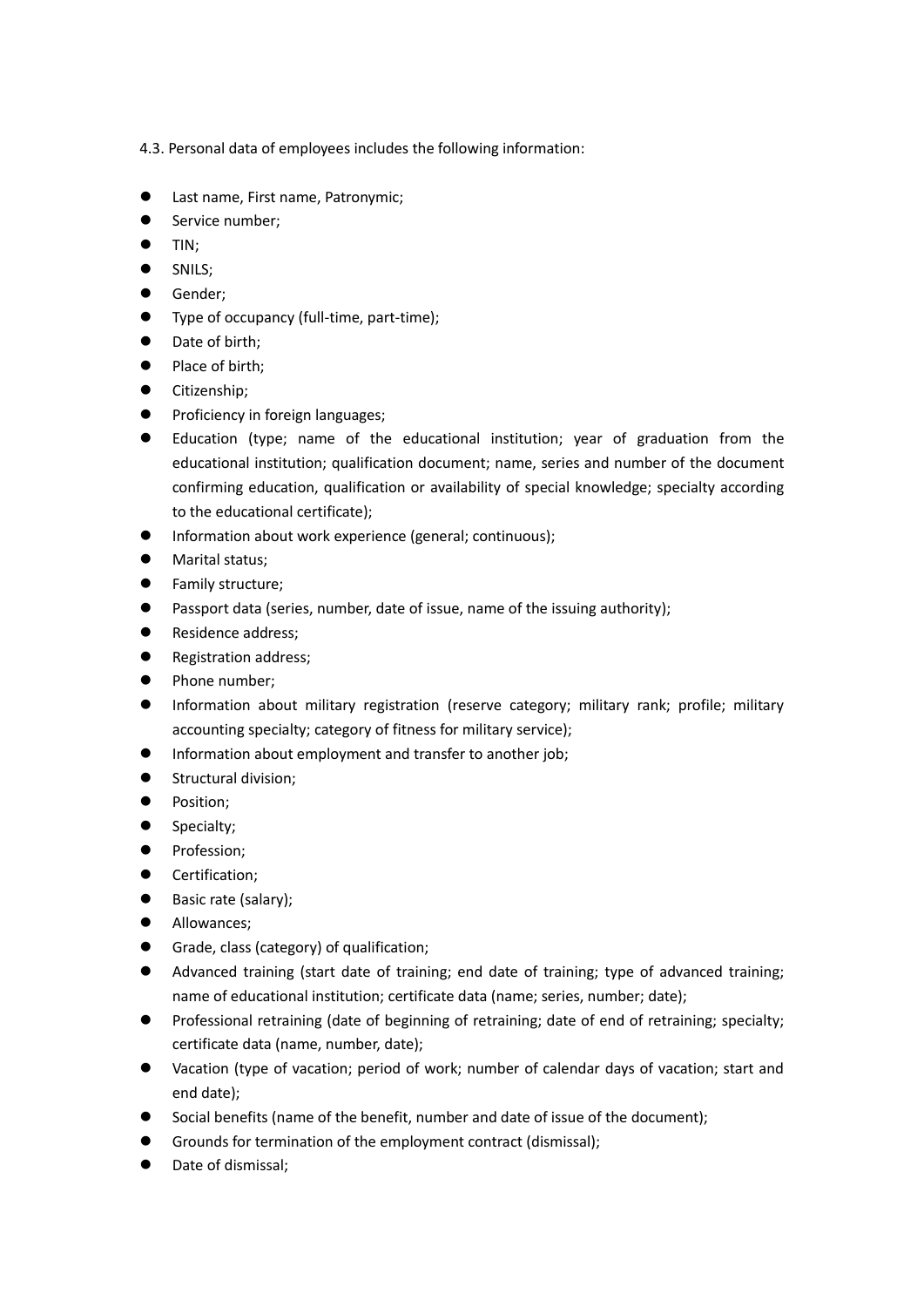- Number and date of the employment contract;
- Information about business trips (date, destination, duration, purpose, source of funding, tasks);
- **•** Information about work time (attendance and non-attendance).

4.4. Personal data of the employee's relatives includes the following information:

- Last name, First name, Patronymic;
- degree of relationship;
- date of birth;
- information about the identification document (name, series and number, date of issue of the document, name of the issuing authority, page with residence registration);
- actual address of residence;
- address at the place of registration;
- **•** personal phone number.

4.5. Personal data of dismissed employees includes the following information:

- **•** Last name, First name, Patronymic;
- Service number;
- $\bullet$  TIN;
- **SNILS:**
- **•** Gender;
- Type of occupancy (full-time, part-time);
- Date of birth:
- Place of birth;
- **•** Citizenship;
- **•** Proficiency in foreign languages;
- Education (type; name of the educational institution; year of graduation from the educational institution; qualification document; name, series and number of the document confirming education, qualification or availability of special knowledge; specialty according to the educational certificate);
- Information about work experience (general; continuous);
- Marital status;
- **•** Family structure;
- Passport data (series, number, date of issue, name of the issuing authority);
- Residence address;
- Registration address;
- Phone number;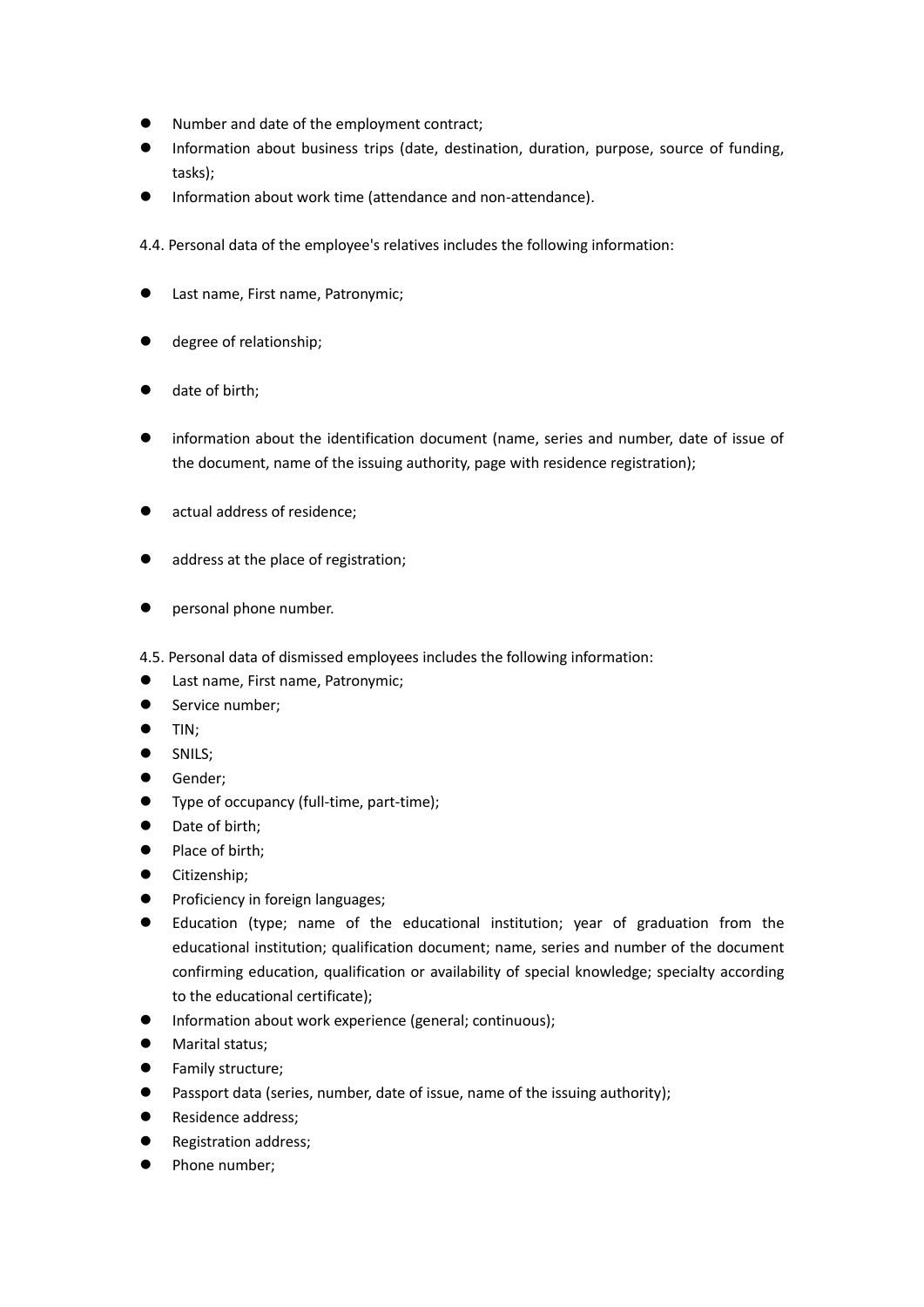- Information about military registration (reserve category; military rank; profile; military accounting specialty; category of fitness for military service);
- Information about employment and transfer to another job;
- Structural division;
- Position;
- Specialty;
- **•** Profession;
- Certification;
- Basic rate (salary);
- **Allowances**;
- Grade, class (category) of qualification;
- Advanced training (start date of training; end date of training; type of advanced training; name of educational institution; certificate data (name; series, number; date);
- Professional retraining (date of beginning of retraining; date of end of retraining; specialty; certificate data (name, number, date);
- Vacation (type of vacation; period of work; number of calendar days of vacation; start and end date);
- Social benefits (name of the benefit, number and date of issue of the document);
- Grounds for termination of the employment contract (dismissal);
- Date of dismissal;
- Number and date of the employment contract;
- Information about business trips (date, destination, duration, purpose, source of funding, tasks);
- $\bullet$  Information about work time (attendance and non-attendance).
- 4.6. Personal data of representatives of contractors include the following information:
- Last Name, First name, Patronymic;
- Details of the document of identification (name, series and number, date of issue of the document, name of the authority that issued the document, division code);
- Date of birth:
- Photo;
- **•** Passport data (series, number, name of the issuing authority and date);
- Registration address;
- Company;
- **•** Position;
- Official e-mail address;
- Business phone number.

4.7. Personal data of visitors to the Operator's territory includes the following information:

- **•** Last Name, First name, Patronymic;
- Company.

4.8. Personal data of the contractors-individuals include the following information: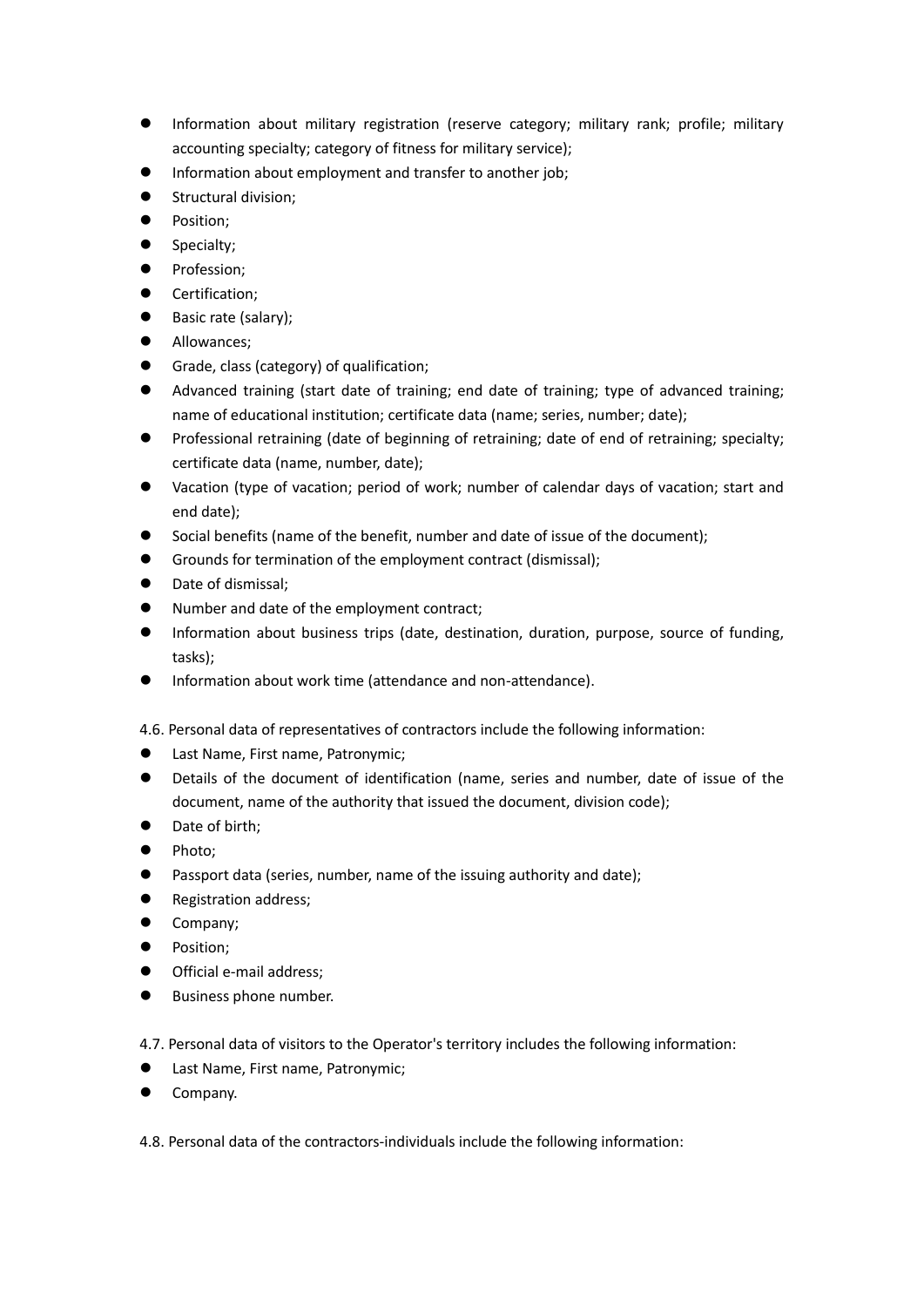```
 Last name, First name, Patronymic;
\blacksquare g
 e
 details of the document of identification;
П
      n
\blacksquared
L T
\blacksquare;
       d
П
       e
;
\blacksquaret
;
П
      a
 \bullet duration of work in the company;
П
       o
s.
\blacksquare4.9. Personal data of customer representatives includes the following information:
       Last name, First name, Patronymic;
```
4.10. Personal data of individual clients includes the following information:

 Last name, First name, Patronymic;  $\blacksquare$  $\blacksquare$ 

#### **5. Procedure and conditions for processing personal data**

5.1. The Operator receives all personal data directly from the subject of personal data, from his/her representative or from the person who entrusted the Operator with the processing of personal data, except for cases stipulated by the legislation of the Russian Federation.

5.2. Personal data is processed with the consent of the personal data subject, except for cases stipulated by the legislation of the Russian Federation. Consent can be expressed in various forms which allow to confirm the fact of its receipt, including actions implied by conduct. Consent can be expressed in writing in the form of a separate document, or as part of a document signed by the subject. Consent can be given by a representative of the subject, if he or she provides evidence of his or her authority.

5.3. Consent to the processing of personal data may be revoked by the personal data subject. In cases stipulated by the legislation of the Russian Federation, the processing of personal data may be continued even after the subject withdraws consent to processing.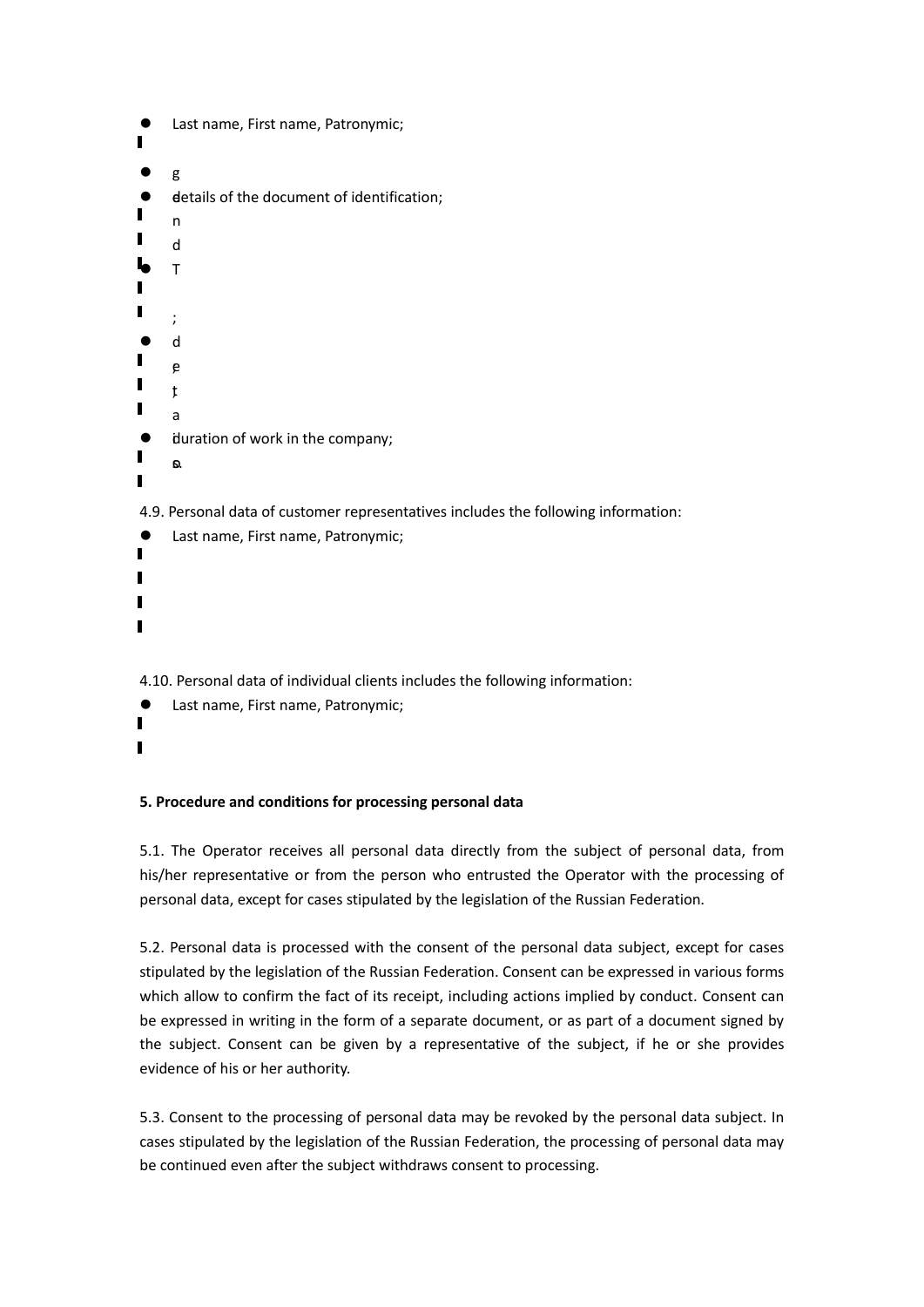5.4. When making decisions that affect the interests of the subject, the Operator is never predicated on the subject's personal data obtained solely as a result of their automated processing or electronic receipt.

5.5. Personal data is not used for the purpose of causing property and/or moral harm to citizens, hindering the exercise of the rights and freedoms of citizens of the Russian Federation.

5.6. Access to personal data is granted to employees of the Operator who need personal data in connection with the performance of their official duties.

5.7. The transfer of personal data of the Operator's employee to third parties is carried out only with the written consent of the subject, except for cases stipulated by the legislation of the Russian Federation.

5.8. The Operator has the right to transfer personal data to the bodies of inquiry and investigation and other authorized bodies on the grounds provided for by the current legislation of the Russian Federation.

5.9. The Operator has the right to create publicly available sources of personal data, which may include personal data of a data subject with his or her written consent.

5.10. The transfer of personal data of a subject for commercial purposes without his/her written consent is not carried out.

5.11. If it is necessary for the Operator to transfer personal data to third parties, it is carried out only after signing an agreement on non-disclosure of confidential information between the Operator and the third party, except for cases stipulated by the legislation of the Russian Federation.

5.12. The processing of personal data is carried out both with the use of computer engineering means and without it.

5.13. The duration of personal data processing by the Operator is generally determined in accordance with the terms established by Federal law No. 152-FZ of 27.07.2006 "On personal data"; the term of the relevant agreement; the terms specified in the instruction for personal data processing; the terms of the documents established by the order of Federal Agency of Records from 06.10.2000 "A List of typical administrative documents formed in activity of organizations, with instructions of periods of storage", the order of the Ministry of Culture of the Russian Federation dated August 25, 2010 No. 558 "About approval of the List of standard administrative archival documents generated in the course of activities of state bodies, local self-government bodies and organizations with indication of periods of storage"; the period of limitation of actions; the validity of consent given by a subject of personal data processing; as well as other requirements of the legislation of the Russian Federation.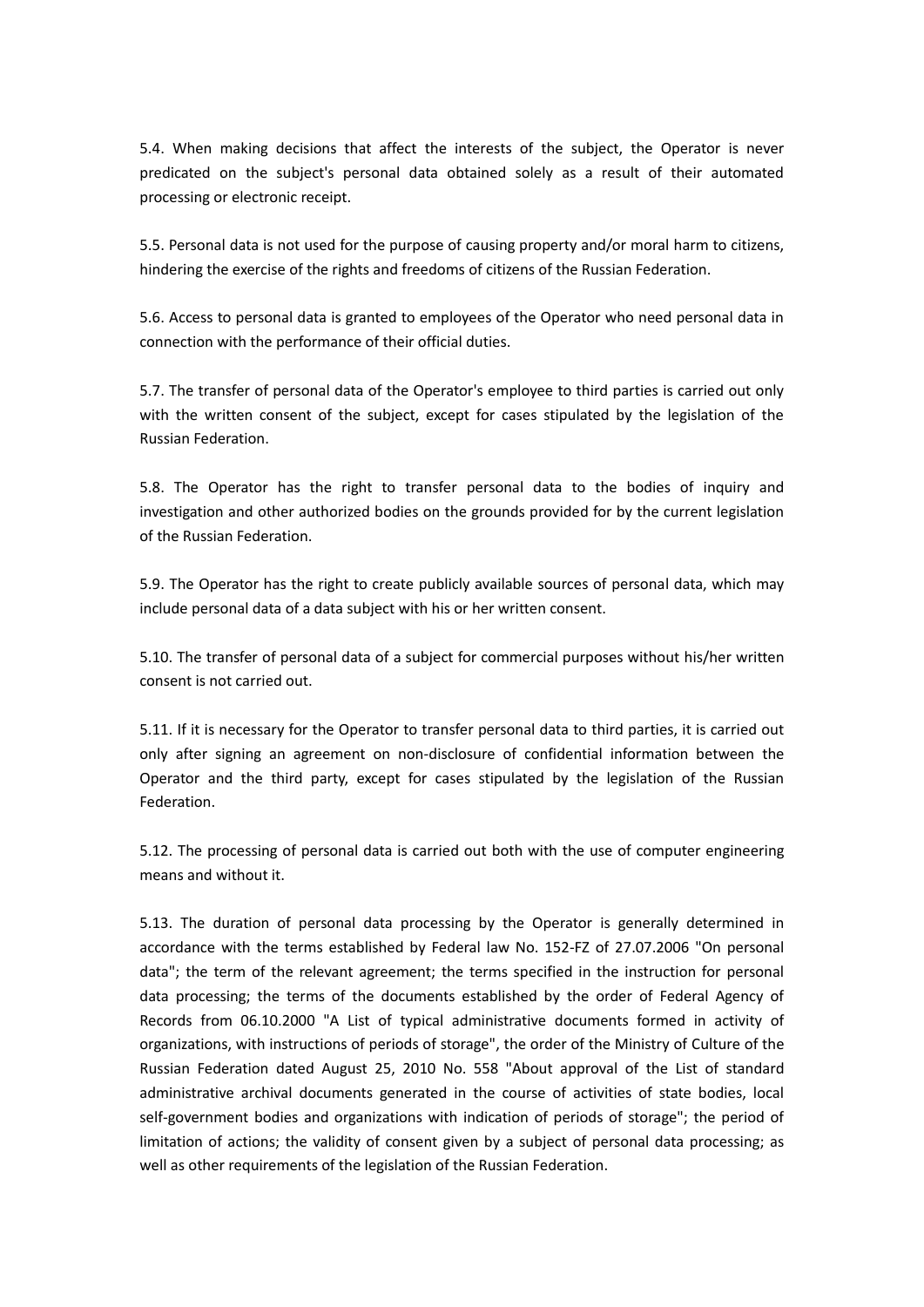5.14. When processing Personal data without the use of automation tools, they are separated from other information, in particular by fixing them on separate material carriers of personal data (hereinafter referred to as material carriers), in special sections or in fields of forms (forms).

5.15. When recording personal data on material carriers, it is not allowed to record on a single material carrier personal data, the purposes of processing of which are obviously incompatible. For processing of different categories of personal data that is processed without the use of automation tools, a separate material carrier is used for each category of personal data.

5.16. Persons who process personal data without using automation tools must be informed about the fact that they process personal data that is processed by the Operator without using automation tools, the categories of personal data being processed, as well as about the features and rules of such processing.

5.17. When using standard forms filled in by the data subject himself, the nature of information that suggests or permits the inclusion of personal data (hereinafter - the standard), the following conditions are met:

- the standard form or related documents (instruction on its filling, cards, registers and journals) must contain information about the purpose of processing of personal data carried out without the use of automation, name and address of operator, last name, name, patronymic and the address of the data subject, the source of personal data, the period processing personal data, the list of actions with personal data, which will take place in the course of their processing, the General description of the methods used by operator for personal data processing;
- the standard form should provide a field in which the personal data subject can put a mark on his or her consent to the processing of personal data carried out without the use of automation tools, if it is necessary to obtain written consent to the processing of personal data;
- the standard form must be drawn up in such a way that each of the subjects of personal data contained in the document has the opportunity to get acquainted with this or her personal data contained in the document, without violating the rights and legitimate interests of other subjects of personal data;
- the standard form should exclude combining fields intended for entering personal data, the processing purposes of which are obviously incompatible.

5.18. Personal data is to be destructed upon achievement of the processing goals, if it is no longer necessary to achieve them, after the storage period has expired, if the fact of illegal processing is revealed, or at the request of the person who commissioned the processing of personal data within a period not exceeding thirty days from the date of achieving the purpose of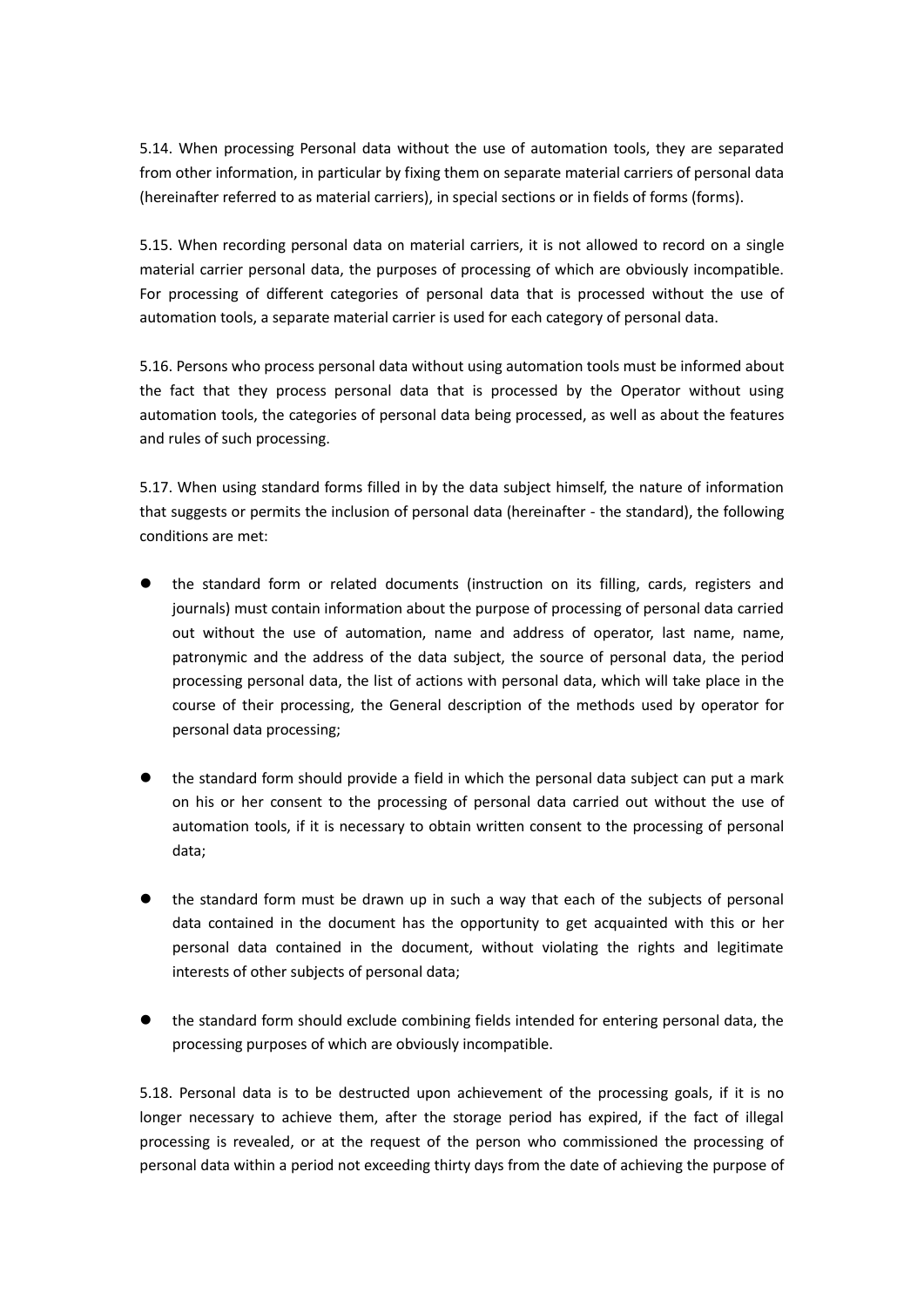processing personal data, or receiving a response to their processing. Destruction is carried out in the presence of commission. As a result, an act of destruction is drawn up.

## **6. Protection of personal data**

6.1. The Operator protects the subjects' personal data from unauthorized or accidental access to it, destruction, modification, blocking, copying, distribution of personal data, as well as from other illegal actions.

6.2. Protection of personal data is provided by the Operator in accordance with the procedure established by the current legislation of the Russian Federation and local acts of the Operator, by performing a set of organizational and technical measures that ensure their security.

6.3. All security measures meant for collection, processing, storage and transfer of personal data of subjects are applied to both paper and electronic (automated) media.

## **7. Updating, correcting, deleting and destruction of personal data**

7.1. The Operator has the right to add, complement, change, block or delete personal data in accordance with the Federal legislation of the Russian Federation.

7.2. at the request of the personal data subject, the Operator is obliged to:

- provide information about whether the Operator has personal data of a subject;
- provide an opportunity to get acquainted with the personal data of the subject (exception of Federal law 152 article 14 part 5);
- improve incorrect or changed personal data;
- block or destroy personal data if it is illegally obtained, is not necessary for the stated purpose of processing, or the consent of the subject is withdrawn.

7.3. A request of the data subject should be sent to the Operator in paper form and should contain the number of the basic document proving the identity of personal data subject or his or her legal representative, the date of issuance of the document and the issuing authority and the handwritten signature of the personal data subject or his or her legal representative. A standard request form is provided in Annex 1 to this Policy.

7.4. A request may be sent in electronic form and signed with an electronic digital signature in accordance with the legislation of the Russian Federation to the following email address: info@themay.com.

7.5. Upon receipt of a request from a subject, the responsible employee of the Operator is obliged to register such a request in the register of requests from subjects.

7.6. A response or a reasoned refusal must be sent within 10 days after receiving the request from the personal data subject. The response should contain specific and comprehensive